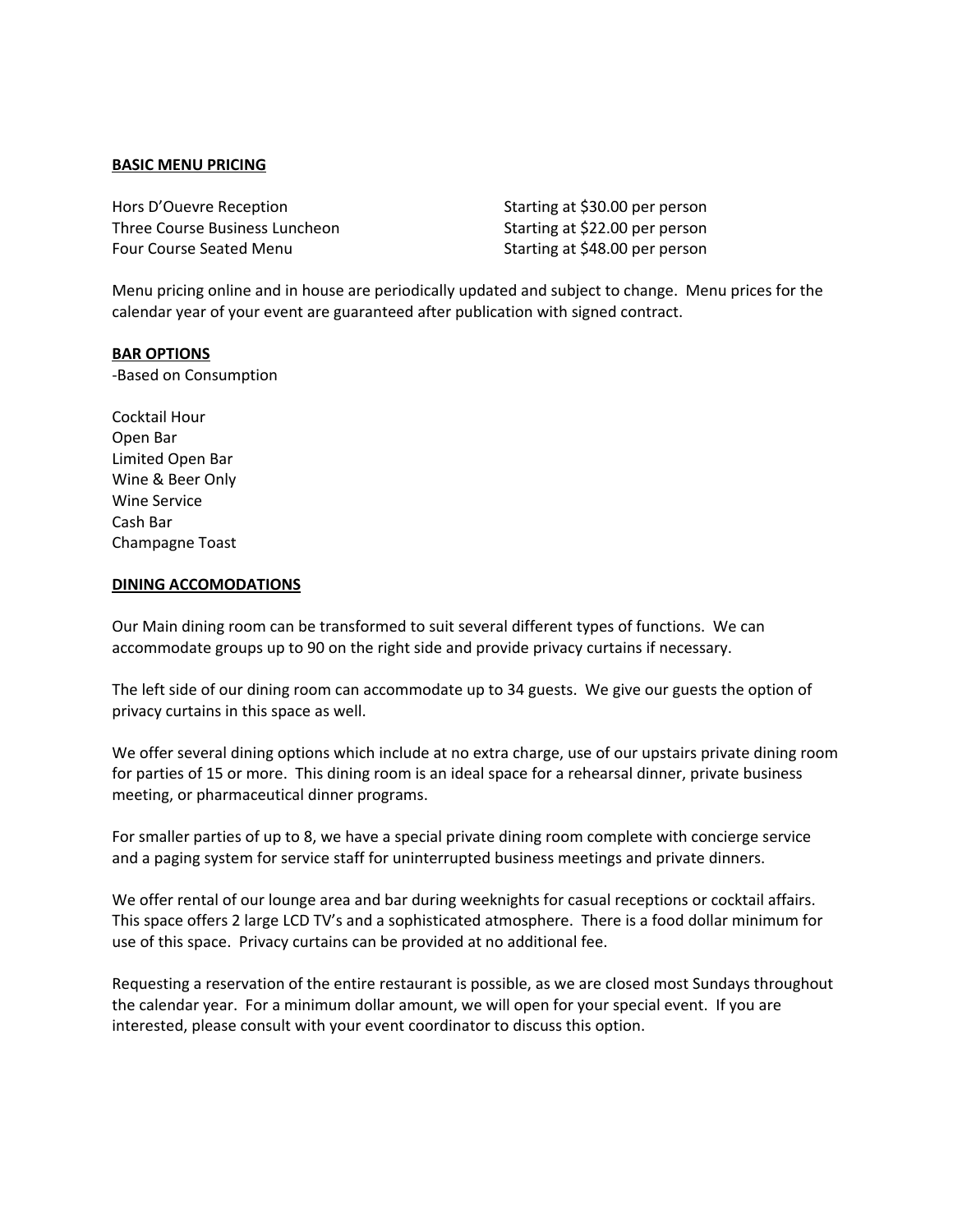We require a \$200.00 deposit for all large private functions, refundable 10 business days prior should there be a need for cancellation. Also, a final guest count is required within 48 hours of all functions and cannot be reduced after this time. Billing will be based upon the final guest count or the actual count whichever is greater. In the instance that there is no final count given, the estimated count, should it be greater than the actual count, will be the number used for billing purposes.

Cancellations require a 10 business day minimum, with the exception of Holiday Parties. Should the event be cancelled after this time frame, the result is the loss of the \$200.00 deposit. All Holiday Parties cancelled after December  $1<sup>st</sup>$  will result in loss of deposit.

#### **EQUIPMENT & SERVICES**

We provide an easel for use at no additional charge.

We provide use of black ceiling to floor privacy curtains to enclose your space and make your function more intimate.

We provide screen and LCD projector rentals at \$75.00 each piece. We require a minimum of 48 hours notice for such rentals. These rentals come complete with the necessary power strips.

We offer customized print menus for all private dining events. Guests may make their entrée selection that evening. However, for parties larger than 60, we require all guests meal selections within 48 hours of the event.

We offer valet parking on a gratuity-only basis. This fee may be applied as a one- time charge to your bill should you prefer to make this a complimentary service to your guests.

For Sunday wedding receptions, we will provide a private room to be used as a bridal suite where the Bride and Bridegroom may relax and keep their belongings during the reception.

For an additional fee, we will also provide specialty cakes for any occasion.

Camille's Restaurant has be in business for over 100 years and has relationships with several area vendors for every facet of your event. We would be happy to recommend vendors such as florists, cake designers and musicians to make your event a success. Please consult with your coordinator.

White Glove Service is \$2.00 per person additional.

Cake cutting fee implemented on all outside desserts brought into the restaurant at a cost of \$2.00 per person.

#### **GRATUITIES**

Camille's Restaurant suggest a 20% gratuity. Prices are also subject to an 8% sales tax.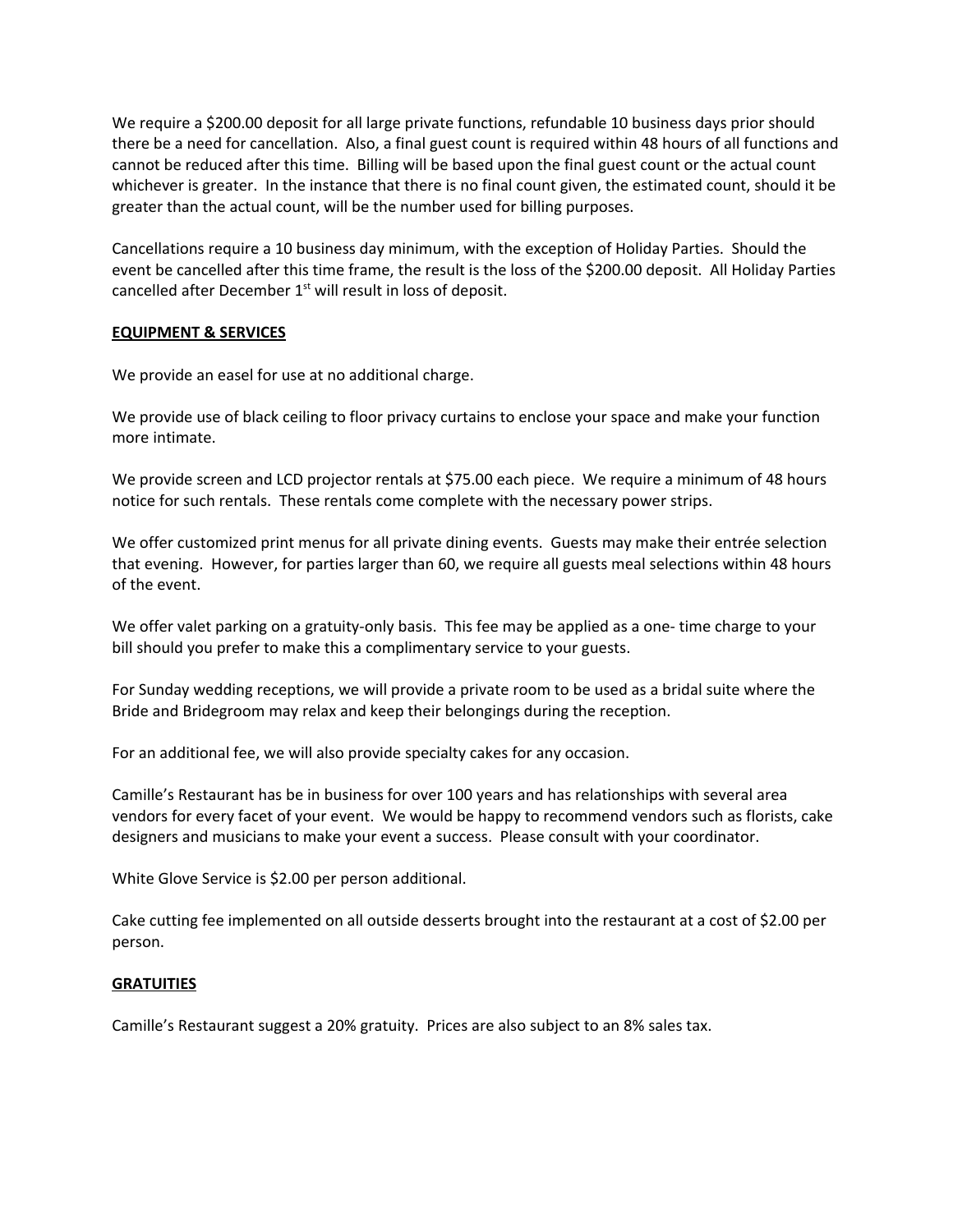# Cold Hors D'Oeuvres

Per piece – Market Price

| Oysters on the Half Shell                         |        |
|---------------------------------------------------|--------|
| Littleneck Clams on the Half Shell                |        |
| Jumbo Gulf Shrimp Cocktail                        |        |
| Lobster Cocktail                                  |        |
| Alaskan King Crab Legs                            |        |
| Caprese skewers                                   |        |
| Prosciutto e melone                               |        |
| Ahi Tuna Tartare over Cucumber on Wonton Crisp    | \$3.50 |
| Sesame Canape with Smoked Salmon & Boursin Cheese | \$3.00 |

### Garde Manger Displays Per person

| Vegetable Crudite with Dipping Sauce                                 | \$4.00 |
|----------------------------------------------------------------------|--------|
| Assorted Imported Cheese Display with Fresh Fruit                    | \$5.00 |
| Smoked Norwegian Salmon                                              |        |
| with traditional accompaniments                                      | \$7.00 |
| Mozzarella Caprese                                                   |        |
| Vine Ripe Tomato, Buffalo Mozzarella, basil & Extra Virgin Oil       | \$6.00 |
| Cold Antipasto Display                                               |        |
| Assorted cured Italian meats, imported cheese & marinated vegetables | \$6.00 |
| Fresh Seasonal Fruit Display                                         | \$6.00 |
|                                                                      |        |

# Displayed Hot Hors D'Oeuvres Per person

| Mango BBQ Chicken Wings                                          | \$4.00 |
|------------------------------------------------------------------|--------|
| <b>Assorted Grill Pizzas</b>                                     | \$6.00 |
| Portabella Strudel                                               |        |
| Layered pastry with spinach, grilled mushrooms and smoked cheese | \$5.00 |
| Camille's famous Point Judith Calamari Display                   | \$6.00 |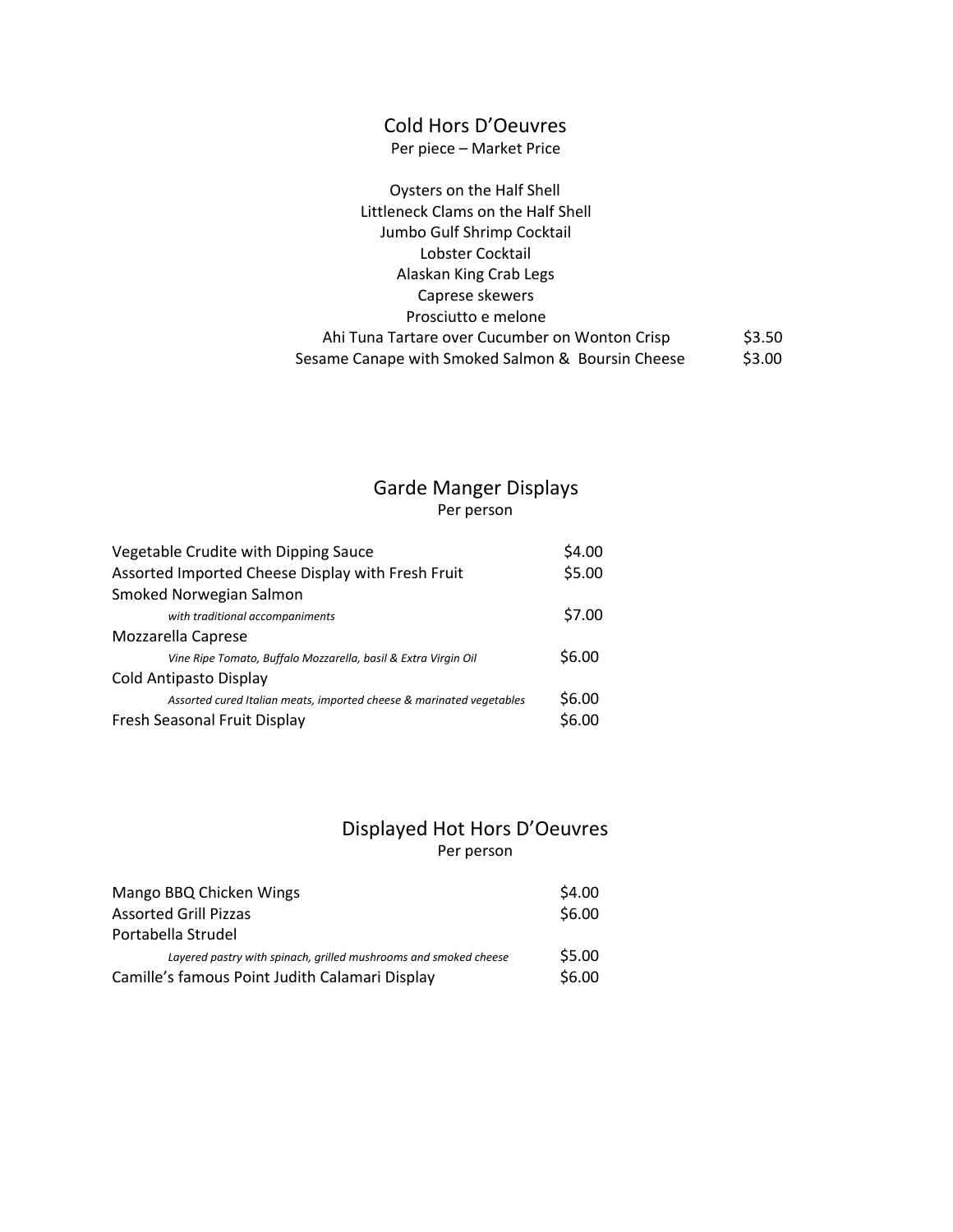# Hot Hors D'Oeuvres

Per piece

| Asparagus & Asiago Bundles                                | \$3.00 |
|-----------------------------------------------------------|--------|
| Baked Brie in Phyllo with Raspberry & Almond              | \$4.00 |
| Mini Beef Wellington                                      | \$4.00 |
| Spanikopita                                               | \$2.00 |
| Hibachi Style Beef & Vegetable Skewers                    | \$4.00 |
| Wild Mushroom Bruschetta                                  | \$3.00 |
| Classic Crostini with Tomato & Mozzarella                 | \$3.00 |
| Alaskan King Crab Ravioli with Plum Dipping Sauce         | \$4.50 |
| Clams Casino                                              | \$2.50 |
| Maryland Crab Cakes with Spicy Aioli                      | \$3.00 |
| Sea Scallops wrapped in Apple Wood Smoked Bacon           | \$4.00 |
| <b>Assorted Mini Quiches</b>                              | \$2.00 |
| <b>Baked Stuffed Mushrooms</b>                            | \$3.50 |
| Stuffed Baby Portobello Mushrooms with King Crab Stuffing | \$4.00 |
| Mascarpone & Fig Beggars Purse                            | \$4.50 |
| Duck Pot Stickers with Orange Chili Glaze                 | \$2.00 |
| Santiago Shrimp in Sambuca Butter Sauce                   | \$5.50 |
| Prosciutto wrapped shrimp chili infused olive oil         | \$5.50 |

# Carving Stations

Roasted Statler Turkey Breast with Cranberry Aioli Mini Steamship Round with Roasted Garlic Au Jus Maple Brined Loin of Pork with Whole Grain Mustard Baked "Buddaball" Ham with Pineapple Glaze

> Choice of 1 for \$13.00 per person Choice of 2 for \$23.00 per person Choice of 3 for \$32.00 per person

Roast Tenderloin of Beef with Horseradish Cream Additional \$4.00 per person to above

Roast Prime Rib of Beef with Roast Garlic Au Jus \$20.00 per person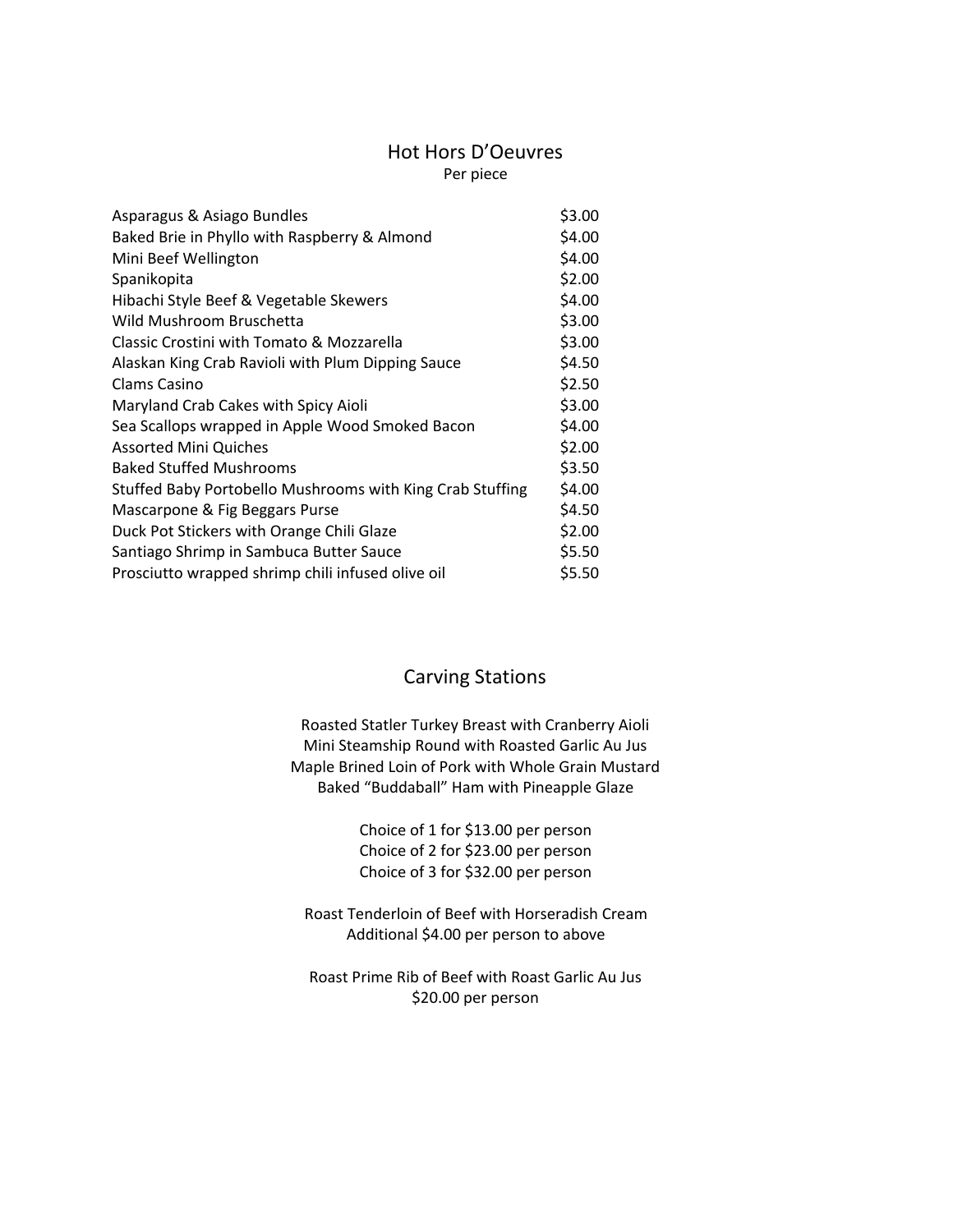PRIVATE DINING MENU \$49 Per Person

#### **APPETIZERS**

CLASSICAL PAN FRIED CALAMARI Tossed with Banana Peppers, champagne garlic butter & fresh mint

PORTOBELLO STRUDEL Braised spinach layered with smoked cheese & mushrooms and baked in pastry dough, accompanied with fresh pepper & spring onion vinaigrette

#### **SALAD**

CLASSICO Bibb lettuce, baby greens, grape tomatoes & sweet onion drizzled with champagne vinaigrette

#### **ENTREES**

SLICED FILET OF BEEF With wild mushrooms demi glace, parmigiana whipped potatoes & vegetable garni

> HERB ENCRUSTED SALMON Mixture of fresh herbs and spices, aged balsamic glaze, Whipped potato and vegetable

CHICKEN SAN MARINO Roasted peppers, mushrooms, artichoke hearts in white wine sauce with parmigiana whipped potatoes & vegetable garni

#### **DESSERT**

VANILLA GELATO with strawberry balsamic compote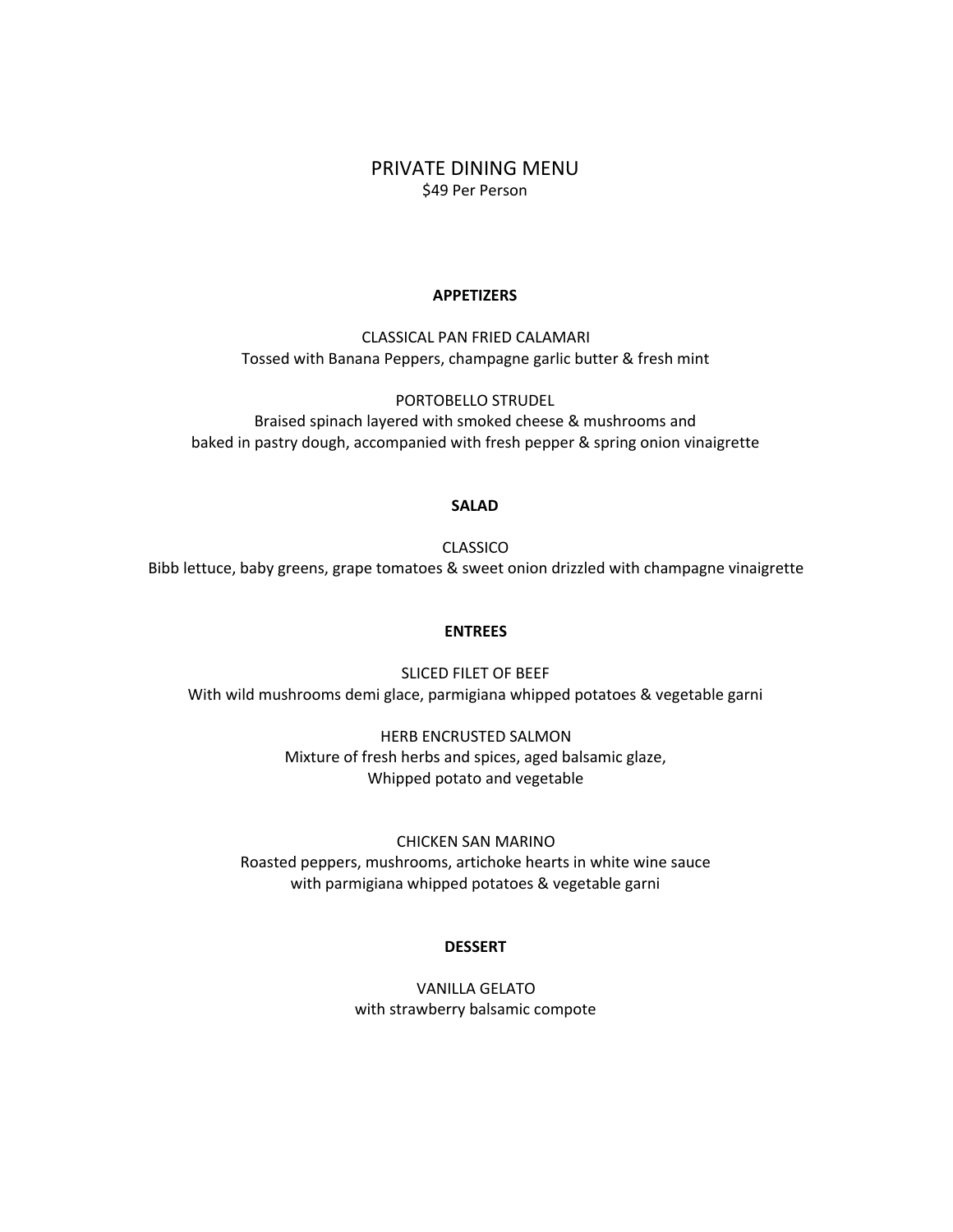PRIVATE DINING MENU \$57 Per Person

#### **APPETIZERS**

CLASSICAL PAN FRIED CALAMARI Tossed with Banana Peppers, champagne garlic butter & fresh mint

> WILD MUSHROOM BRUSCHETTA Melange of exotic mushrooms atop Tuscan Crisps

#### **SALAD**

CLASSICO Bibb lettuce, baby greens, grape tomatoes & sweet onion drizzled with champagne vinaigrette

#### **ENTREES**

NY SIRLOIN With parmigiana whipped potatoes & vegetable garni

HEERB ENCRUSTED SALMON Mixture of fresh herbs and spices balsamic aged balsamic glaze

SHRIMP SCAMPI Jumbo Gulf Shrimp sautéed in white wine garlic sauce over a nest of linguini

CHICKEN SAN MARINO Roasted peppers, mushrooms, artichoke hearts in white wine sauce with parmigiana whipped potatoes & vegetable garni

#### **DESSERT**

TIRAMISU Lady fingers with mascarpone cheese, finished with chocolate covered espresso beans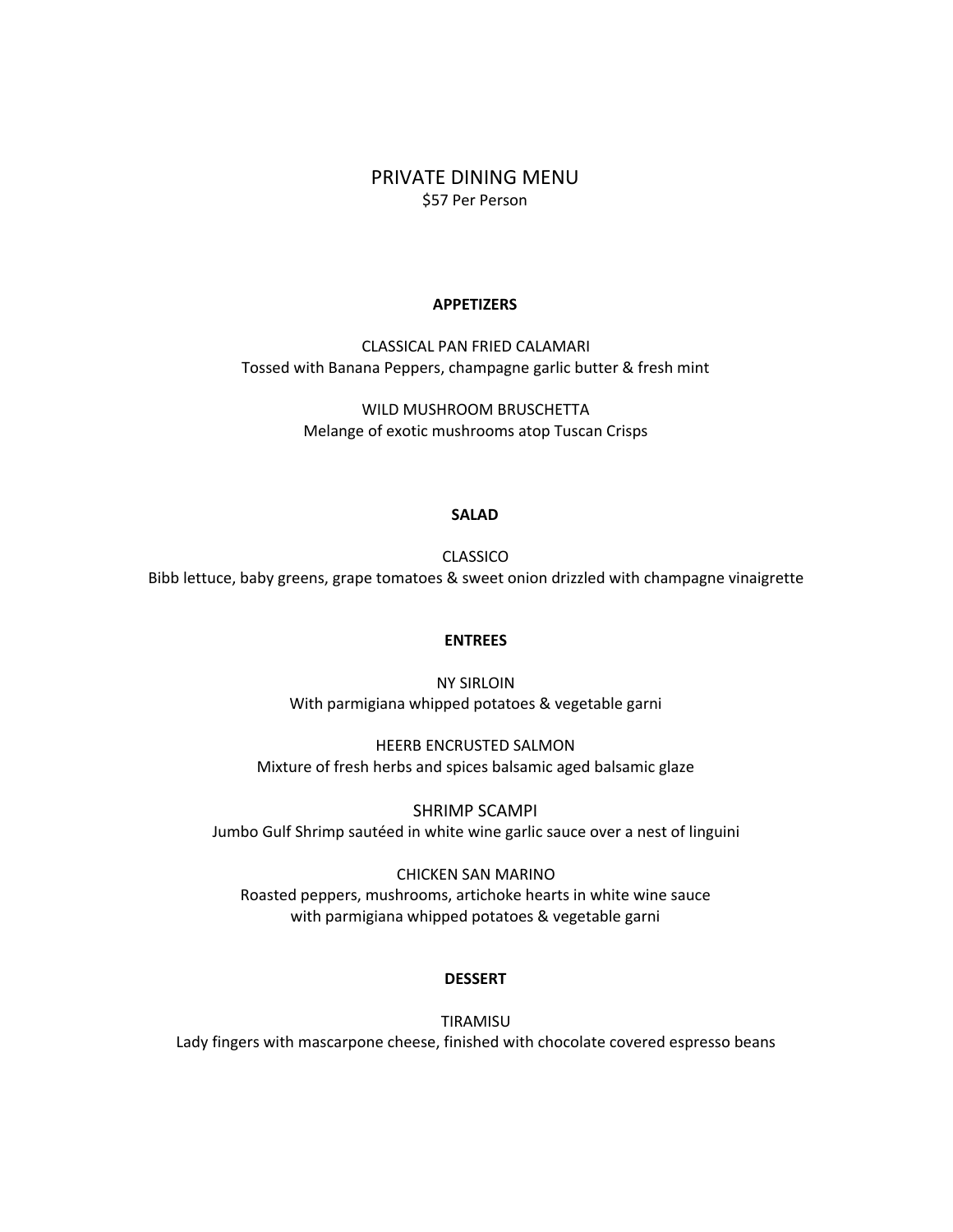### PRIVATE DINING MENU \$57 Italian Per Person

#### **APPETIZERS**

CLASSICAL PAN FRIED CALAMARI Tossed with Banana Peppers, champagne garlic butter & fresh mint

TOMATO & MOZZARELLA BRUSCHETTA

#### **SALAD**

CLASSICO Bibb lettuce, baby greens, grape tomatoes & sweet onion drizzled with champagne vinaigrette

#### **ENTREES**

NY SIRLOIN With parmigiana whipped potatoes & vegetable garni

VEAL OR CHICKEN PARMIGIANA Served with side of penne pasta with House Gravy

SHRIMP FRA DIAVOLO Jumbo Gulf Shrimp sautéed in spicy pomodoro sauce over nest of linguine

> CHICKEN MARSALA Sauteed with mushrooms in a Marsala wine sauce served with parmigiana whipped potatoes & vegetable garni

#### **DESSERT**

TIRAMISU Lady fingers with mascarpone cheese, finished with chocolate covered espresso beans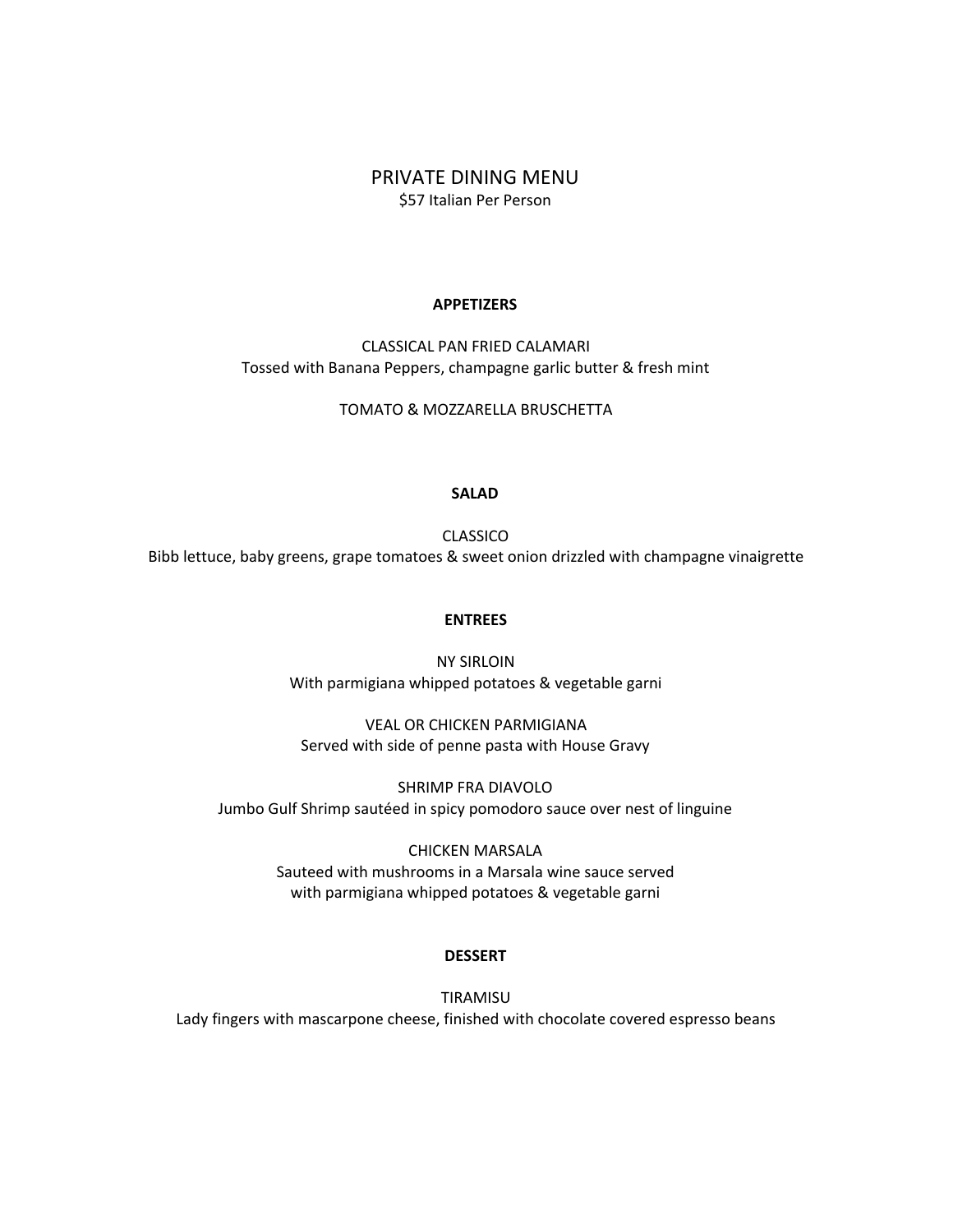### PRIVATE DINING MENU \$65 Per Person

#### **APPETIZERS**

CLASSICAL PAN FRIED CALAMARI Tossed with Banana Peppers, champagne garlic butter & fresh mint

COLD ANTIPASTO DISPLAY Imported cured Italian Meats, imported cheeses and marinated vegetables dressed in extra virgin oil and aged balsamic vinegar

#### **SALAD**

Dried Fruit Salad Tender baby mesclun greens studded with dried cranberry, apricot, hazelnut and goat cheese finished with a house made honey balsamic dressing

#### **ENTREES**

GRILLED FILET MIGNON Finished with sauce au poivre with parmigiana whipped potatoes & vegetable garni

> GRILLED SWORDFISH Alaskan Snow Crab, dusting of crumbs & Cardinale sauce with parmigiana whipped potatoes & vegetable garni

SHRIMP SCAMPI Jumbo Gulf Shrimp sautéed in white wine garlic sauce over nest of capellini

CHICKEN SAN MARINO Roasted peppers, mushrooms and artichoke hearts in white wine sauce with parmigiana whipped potatoes and vegetable garni

#### **DESSERT**

TIRAMISU

Lady fingers with mascarpone cheese, finished with chocolate covered espresso beans FALLEN CAKE Chocolate Cake with warm soft center served with homemade gelato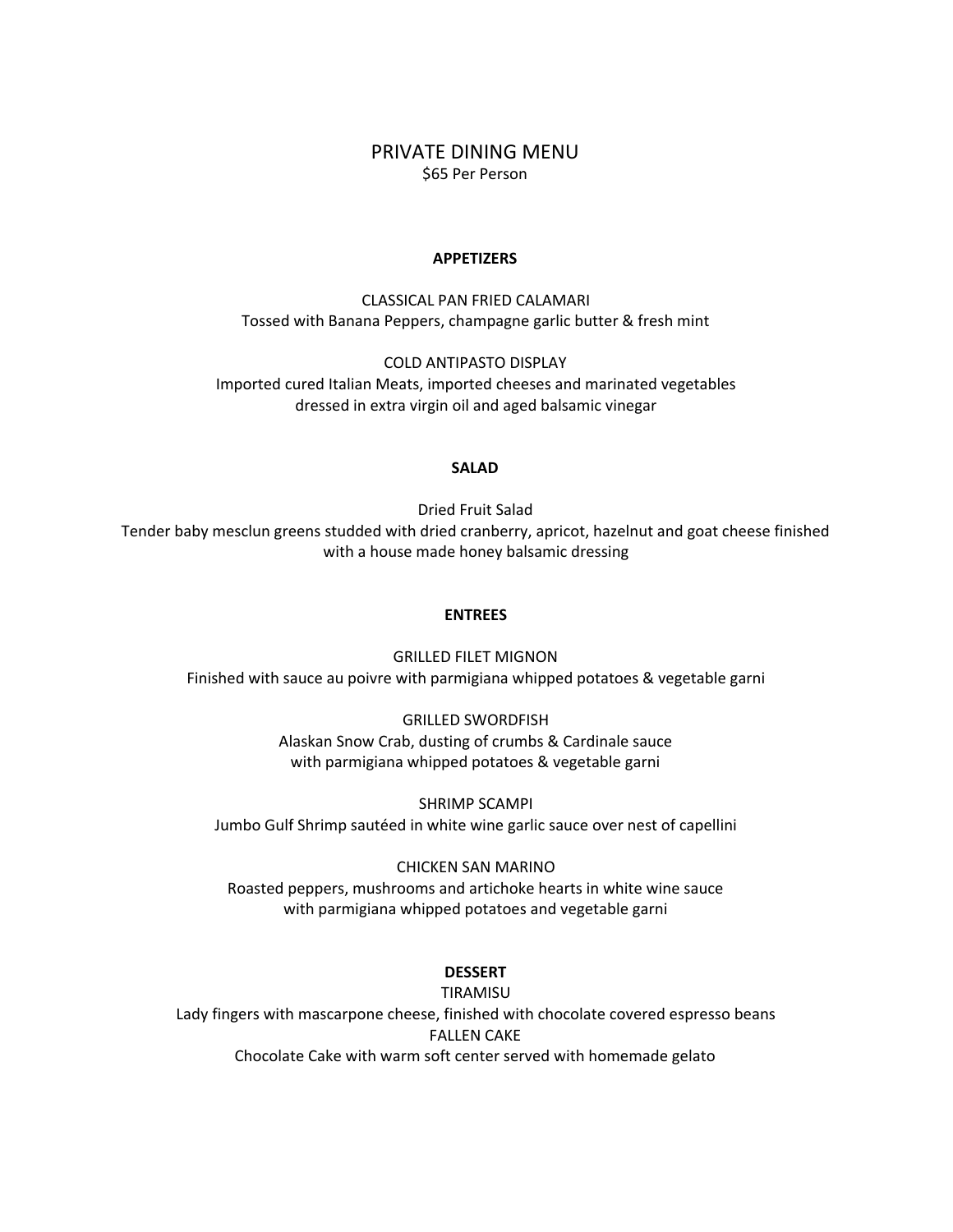## DINNER ACCOMPANIMENTS

#### ADDITIONAL COURSE

#### **SOUP**

Italian Wedding Soup Pasta e Fagioli Escarole & Bean

\$3.50 per person additional

#### **PASTA**

Penne Alla Vodka Penne and House Gravy Penne Pomodoro

\$4.00 per person additional

#### **INTERMEZZO**

Raspberry, Lemon or Mango Sorbet

\$4.00 per person additional

#### **DESSERT**

Vanilla or chocolate gelato

\$3.00 per person

House-made Spumoni (Weddings Only)

\$8.00 per person

All Private Dining Menus include soft drinks and coffee.

Bottled water & specialty coffee are additional.